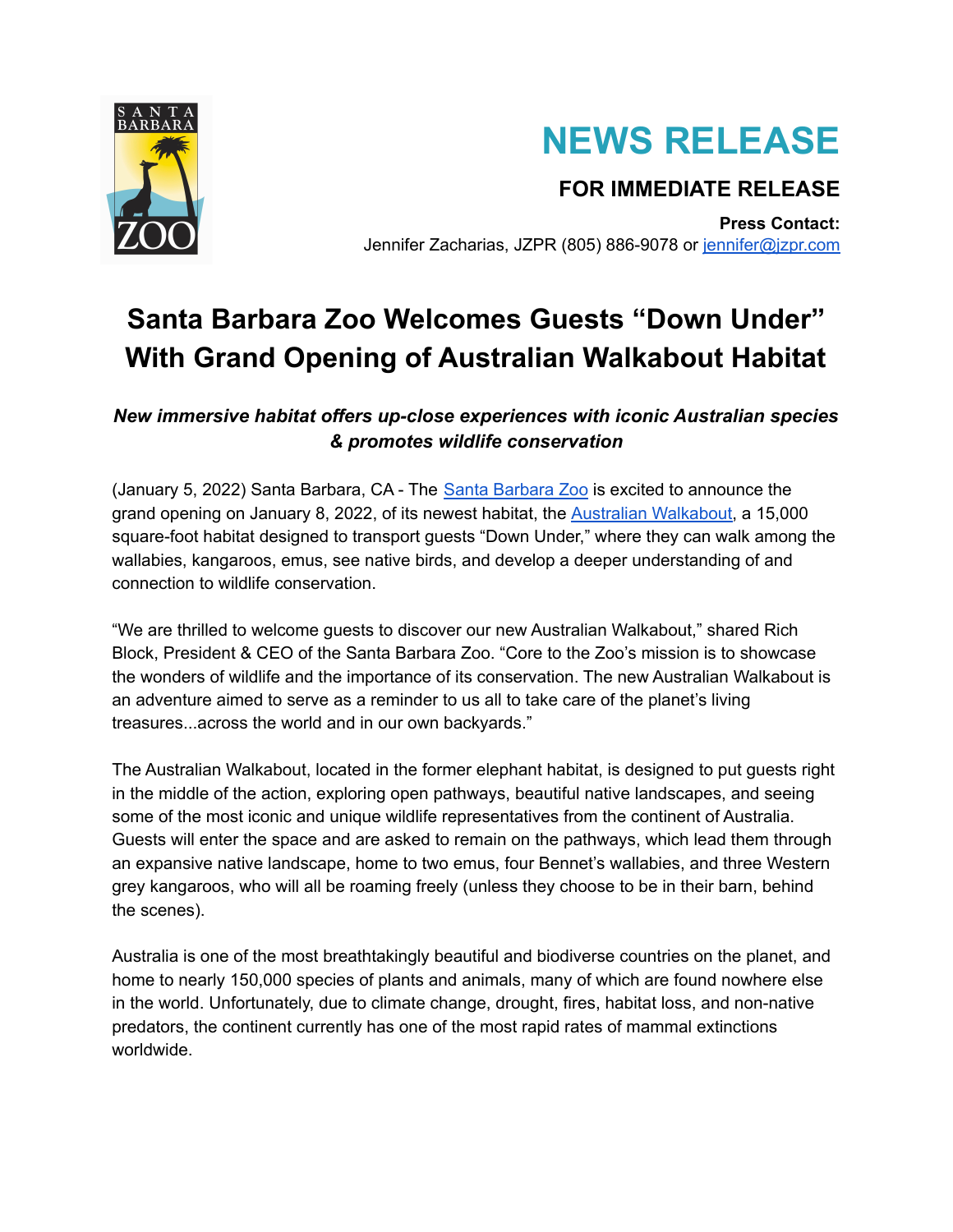"Our new Australian Walkabout is very near and dear to my heart, being from Australia," Dr. Julie Barnes, Vice President of Animal Care & Health of the Santa Barbara Zoo. "This unique experience is similar to those offered by zoos both in Australia and around the US, where guests can really get up close and connect with the wildlife. This connection is a key part of our work to engage our guests and the local community in species preservation, and educate about conservation."

In addition to creating a "closer" guest experience, the Australian Walkabout provides opportunities to learn about wildlife and conservation. The Zoo worked with a representative from the Aboriginal nations to incorporate Aboriginal culture and language into the exhibit. This gives the organization an opportunity to not only be inclusive and respectful but also deepen the story of the exhibit, the country, and the animals for guests.

The Australian Walkabout is a \$3 million improvement project funded entirely from donations. The Zoo would like to thank the many donors that made this project possible, including its lead donors, Thomas & Nancy Crawford & Family, Hind Foundation and Lady Leslie Ridley-Tree.

#### **About the Animals**

#### **Bennett's wallabies**

The Bennett's wallaby is a medium-sized marsupial found along the eastern coast of Australia and on the island of Tasmania. Adults can weigh between 30 and 40 pounds and stand about three feet tall, with males being slightly larger than the females. Their native habitat ranges from eucalyptus forests to open areas adjacent to forests. All four of the Zoo's wallabies are available to be named, click here for the sponsorship opportunities: <https://sbzoo.pivvit.com/bennetts-wallaby>

#### **Emus**

Standing at around six feet tall, emus are the tallest native bird in Australia and the second tallest living bird in the world (after Africa's ostrich). These flightless avian speedsters can sprint up to 31 miles per hour, traveling great distances on their long legs to forage for a variety of plants and insects. The Zoo has two emus; one is named Gus (sponsored by Jackson, whose family has been longtime Zoo supporters), and the other is still available to be named! Click here for sponsorship opportunities: <https://sbzoo.pivvit.com/emu>

#### **Western grey kangaroos**

Western grey kangaroos are in the family of marsupials called Macropodidae ("big foot"), a family of 50 species that includes kangaroos and wallabies, among others. Adult Western grey males weigh in at around 120 pounds, and the females weigh in at around 60 pounds, making them one of the largest macropods. The Zoo has three male kangaroos: Max the kangaroo was born in May 2020, and came to the Santa Barbara Zoo from the San Diego Zoo; Aspen and Coolibah are brothers that arrived together from the LA Zoo. The older brother Aspen was born in August 2019, and the younger brother Coolibah, which is a type of eucalyptus tree, was born